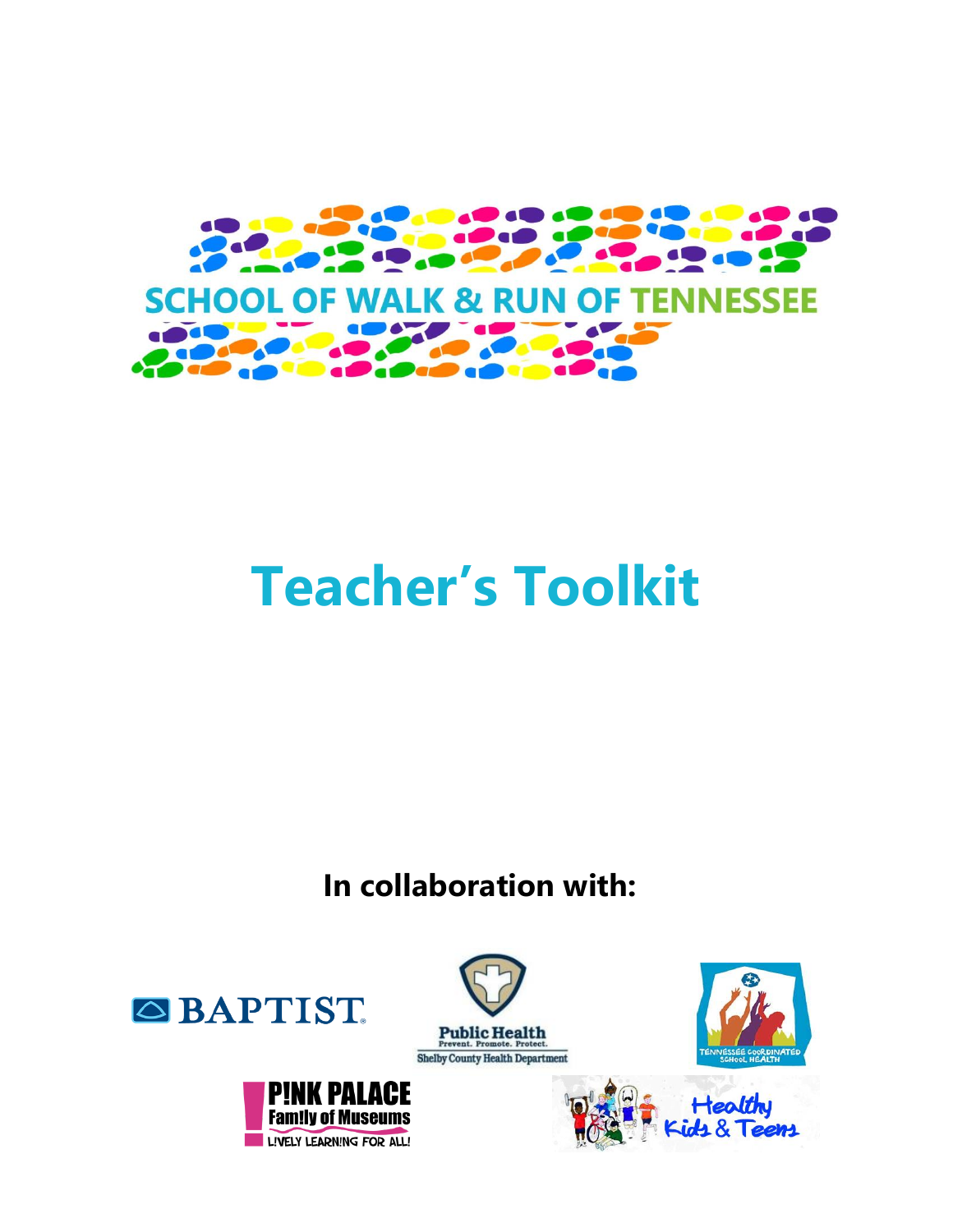

Congratulations on joining the School of Walk and Run of Tennessee! This is a partnership between Shelby County Health Department, Baptist Memorial Health Care, Coordinated School Health, the Pink Palace Museum, and Healthy Kids and Teens Inc.

#### **Goal of Program:**

The School of Walk and Run of Tennessee aims to increase physical activity among students with the goal of walking 10,000 steps per day. A walking club is a fun way for students and staff to be more active. It can be conducted in before/after school care, recess, or during P.E. time. As a class you will journey across Tennessee, aiming to walk together during the school year and unlocking fun science, history, geography, health, college and university facts along the way.

#### **Who's Involved:**

- Teachers
- Students
- Parents

#### **How it works:**

**Step 1:** Announce program to students (script included in packet). Send student packets home.

**Step 2:** Designate when the club is meeting and pass out pedometers. Display walking map of Tennessee in classroom using projector or print as poster.

**Step 3:** Have participants record their steps from school & home using the logs provided in student packets. Track steps on the classroom tracking chart.

**Step 4:** Share fact cards and swag as participants reach destinations on the map.

**Step 5:** Report total class distances at the end of each month to

Geretta.Hollins@shelbycountytn.gov

#### **What's included In This Tool Kit:**

- Script for announcing program
- Map of Tennessee & facts about each destination
- Classroom steps tracking chart
- Student toolkit to send home with your participants

Please contact Ms. Hollins at [Geretta.Hollins@shelbycountytn.gov](mailto:Geretta.Hollins@shelbycountytn.gov) if you have any questions or if you need more incentives. We're looking forward to a healthier school year!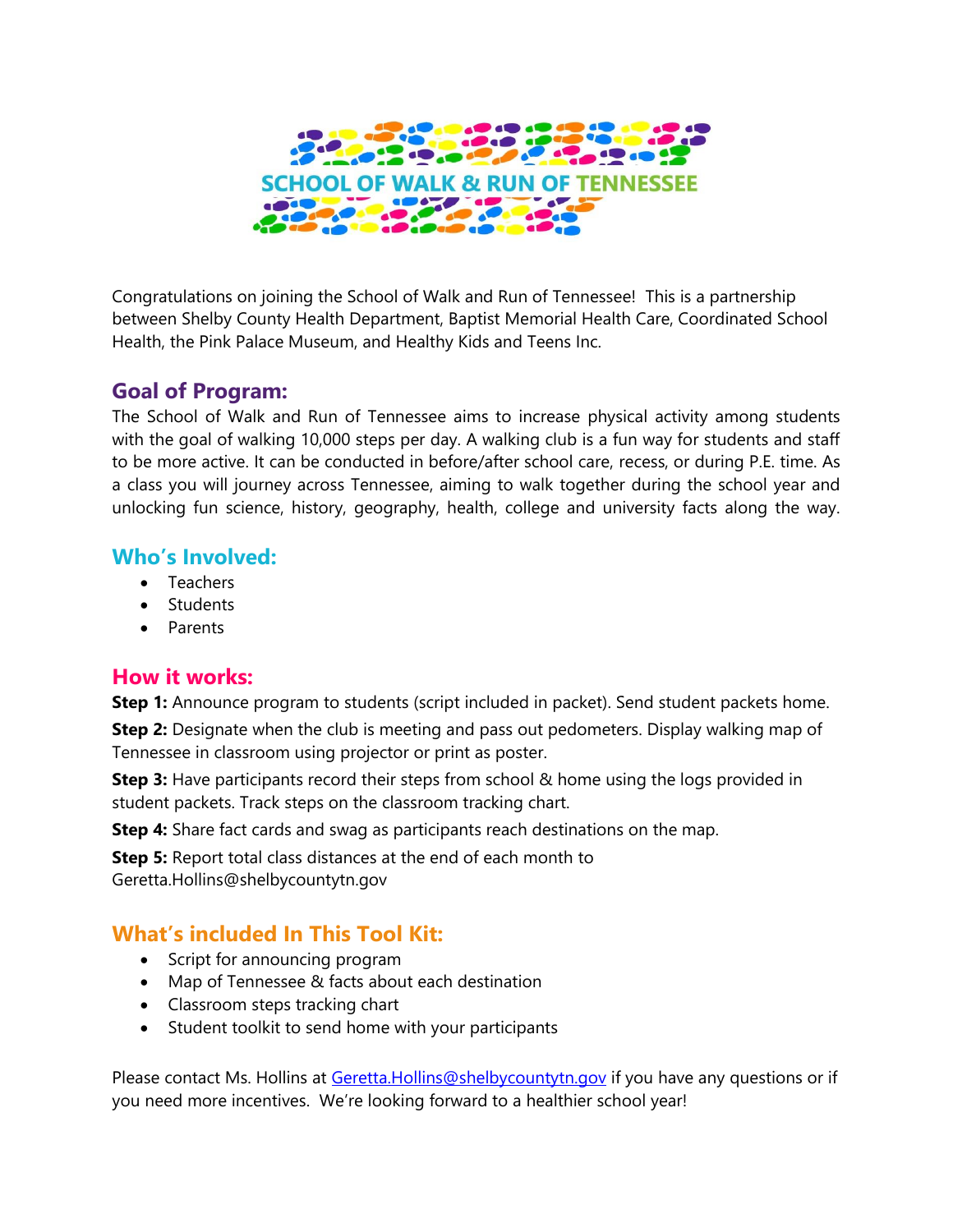### **Teacher Script**

#### **BIO DI COL District in 19 Department**

#### **Students:**

This school year, we are going to participate in the School of Walk and Run program. It's a fun way to help us all walk more at school and at home to become healthier.

Our goal is to walk at least 10,000 steps a day. 10,000 steps equal five miles. While that sounds like a lot, you'll be surprised how easy it is to do!

#### **How it works:**

As a class, we will clip on our pedometers and track our steps for the day. At the end of the day, you record your steps on the classroom mileage chart.

You can also walk at home with your family. The guide folder shows a lot of fun parks/trails in the Memphis area you can visit. You can record your walking just like at school and have your parents sign the mileage sheet. Bring it back to school and get credit for completing the activity.

#### **In your walking kit you will get:**

- list of parks
- mileage sheet to track your steps
- pedometer which measures each step you take

#### **What's in store:**

- As we walk you will learn fun facts about each place.
- You will receive prizes along the way!
- We will celebrate at the end of the year with other schools!

In our classroom we will have a map of Tennessee. Our goal for the school year is to walk 1,600 miles together around Tennessee!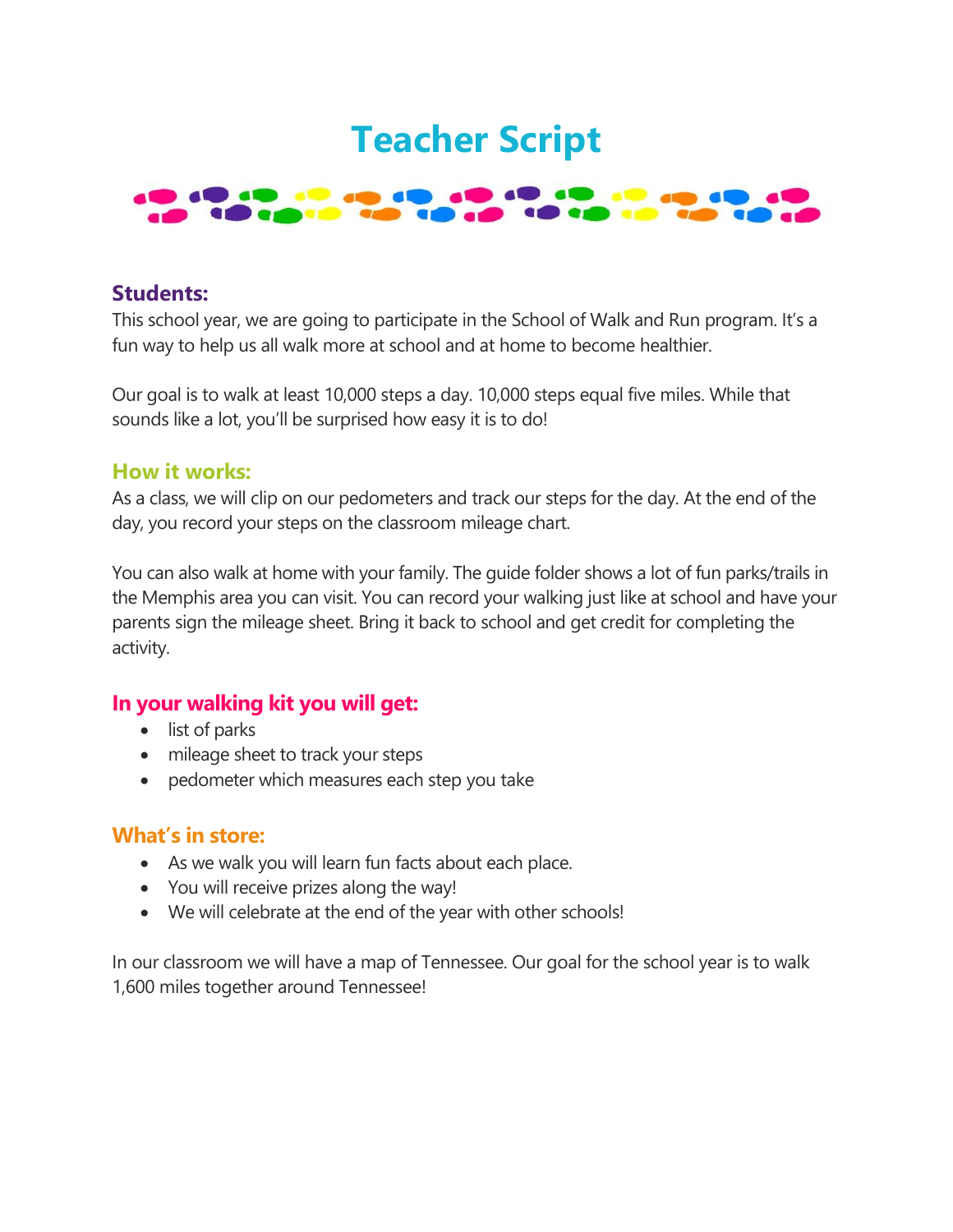## **CLASS MAP GUIDE**

Using the electronic copy, project map of Tennessee in classroom or print poster size to display in room. Track students' steps across Tennessee and report total class steps to **Geretta.Hollins@shelbycountytn.gov**.



#### **MAP KEY:**

1 mile=2000 steps or 20 minutes of physical activity. The goal is for students to walk 5-6 miles (10,000-12,000 steps) per day.

Dots = weekly waypoints. Each week your class will unlock a new waypoint as they walk to the next destination. Using the provided Waypoint PowerPoint, share history, science, health, and college/university facts about each stop.

 $\blacksquare$ 

Pin = >250 miles travelled. Each pin is a special waypoint, marking >250 miles travelled.

### **SAMPLES OF FACT CARDS:**